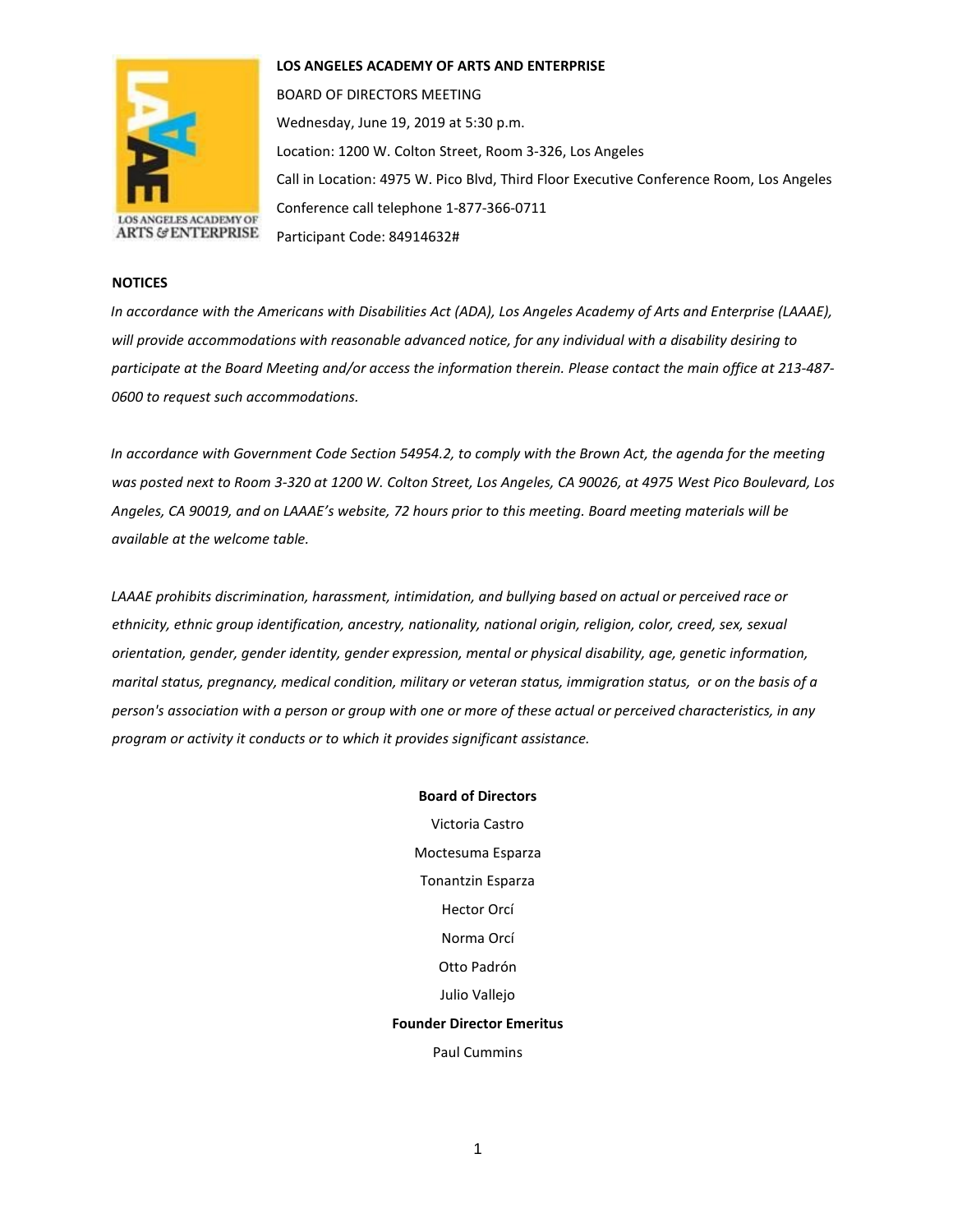Los Angeles Academy of Arts and Enterprise Board of Directors Meeting continued

## **AGENDA**

- 1. Welcome Call to Order Roll Call Establish Quorum
- 2. Approval of Agenda
- 3. Stakeholder Update
- 4. Public Comment
- 5. Approval of Previous Meeting Minutes
- 6. Principal Update
	- a. Enrollment Update
	- b. Academic Update
	- c. Dashboard Presentation
	- d. Arts
	- e. Students of the Month
		- i. Empathy: Natalie Mancilla, May
		- ii. Integrity: Abraham Flores, May
		- iii. Respect: Marisol Ardon, May
		- iv. Perseverance: Marcela Lopez, May
		- v. Innovation: David Gutierrez, May
- 7. Consent Agenda
	- a. Adoption of 2019 2020 Board Meeting Calendar
	- b. Adoption of CharterSAFE Proposal to continue providing insurance services for 2019

- 2020

8. New Business